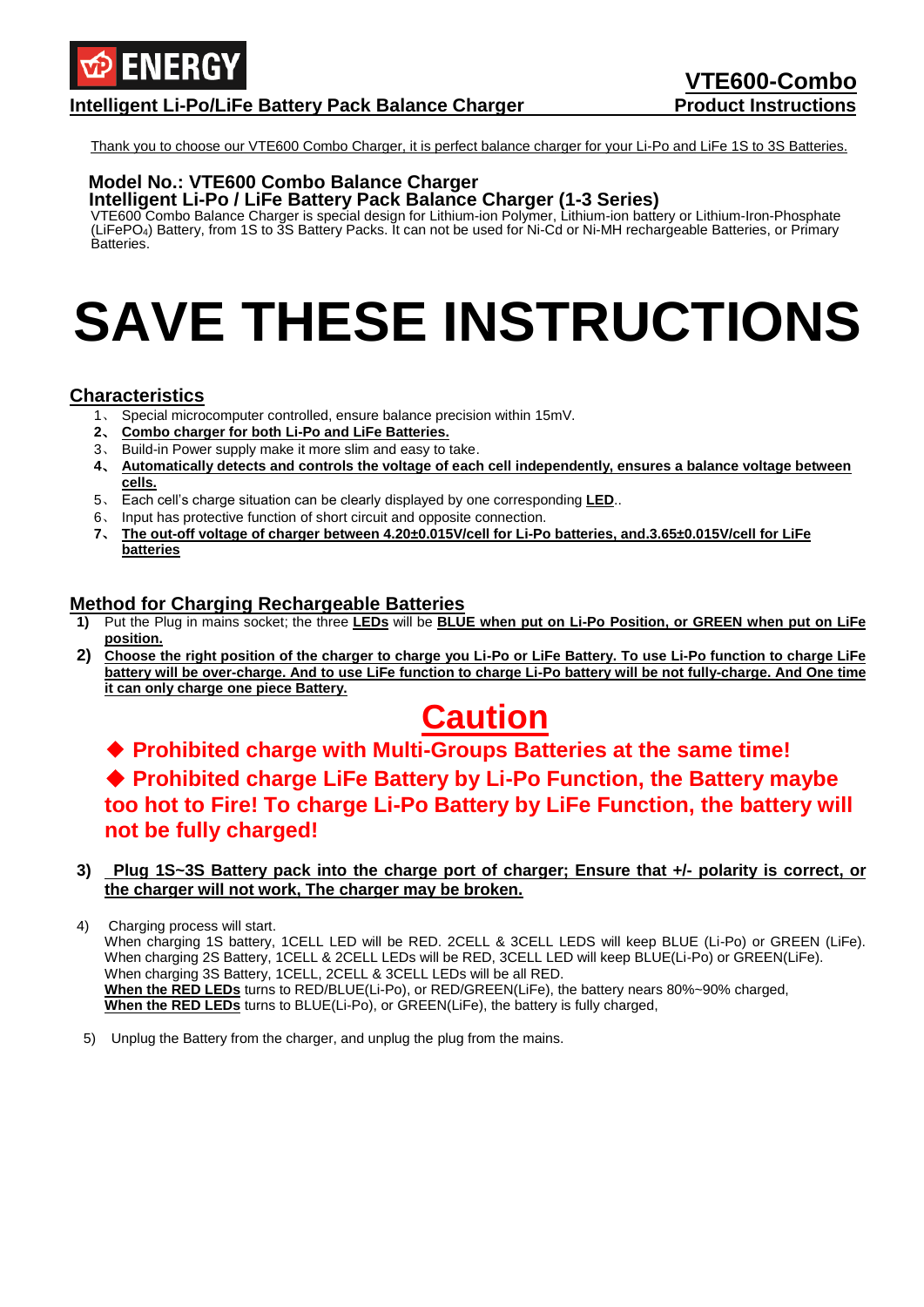

**Intelligent Li-Po/LiFe Battery Pack Balance Charger Product Instructions** 

## **Charging Process Indications:**

| <b>Battery pack</b>                                                     | <b>LEDs</b>                                                                                                      | <b>Related situation</b>           |
|-------------------------------------------------------------------------|------------------------------------------------------------------------------------------------------------------|------------------------------------|
| Only connect the power, the<br>side selector switch on Li-              | 1CELL~3CELL LEDs BLUE                                                                                            | Please charge Li-Po Batteries only |
| Po position                                                             |                                                                                                                  |                                    |
| Only connect the power, the<br>side selector switch on<br>LiFe position | 1CELL~3CELL LEDs GREEN                                                                                           | Please charge LiFe Batteries only  |
| One cell Normal charge                                                  | 1CELL LED RED,<br>2CELL & 3CELL LEDs:<br>BLUE(Li-Po), or GREEN(LiFe)                                             | Normal charge by 1S Battery        |
| Two cells normal charge                                                 | 1CELL & 2CELL LEDs RED,<br><b>3CELL LEDs:</b><br>BLUE(Li-Po), or GREEN(LiFe)                                     | Normal charge by 2S Battery        |
| Three cells normal charge                                               | 1CELL~3CELL LEDs RED                                                                                             | Normal charge by 3S Battery        |
| One cell 80%~90%l charge                                                | 1CELL LED RED/BLUE(Li-Po)<br>or RED/GREEN(LiFe),<br>2CELL & 3CELL LEDs:<br>BLUE(Li-Po), or GREEN(LiFe)           | 80%~90% charged for 1S Battery     |
| Two cells 80%~90% charge                                                | 1CELL & 2CELL LEDS<br>RED/BLUE(Li-Po) or<br>RED/GREEN(LiFe)<br><b>3CELL LEDS:</b><br>BLUE(Li-Po), or GREEN(LiFe) | 80%~90% charged for 2S Battery     |
| Three cells 80%~90%<br>normal charge                                    | 1CELL~3CELL LEDs<br>RED/BLUE(Li-Po) or<br>RED/GREEN(LiFe)                                                        | 80%~90% charged for 3S Battery     |
| One cell Fully charge                                                   | 1CELL~3CELL LEDs BLUE(Li-<br>Po), or GREEN (LiFe)                                                                | Fully charged for 1S Battery       |
| Two cells Fully charge                                                  | 1CELL~3CELL LEDs BLUE(Li-<br>Po), or GREEN (LiFe)                                                                | Fully charged for 2S Battery       |
| Three cells Fully charge                                                | 1CELL~3CELL LEDs BLUE(Li-<br>Po), or GREEN (LiFe)                                                                | Fully charged for 3S Battery       |

### **Notice:**

Please plug battery pack into charger after connecting charger with the mains; confirm +/- polarity of battery pack. The charger has heat dissipation, do not put any thing on it (such as: plastic), otherwise it will affect the charge for inner temperature is too high and not easy to dissipate heat. The circuit of inner will self-reduce output power and prolong time of charge. Normal temperature depend on 30℃~50℃. The charger will stop working after 60℃, LED will be flash.

If charger is not in using, please ensure that charger is not connected with power.